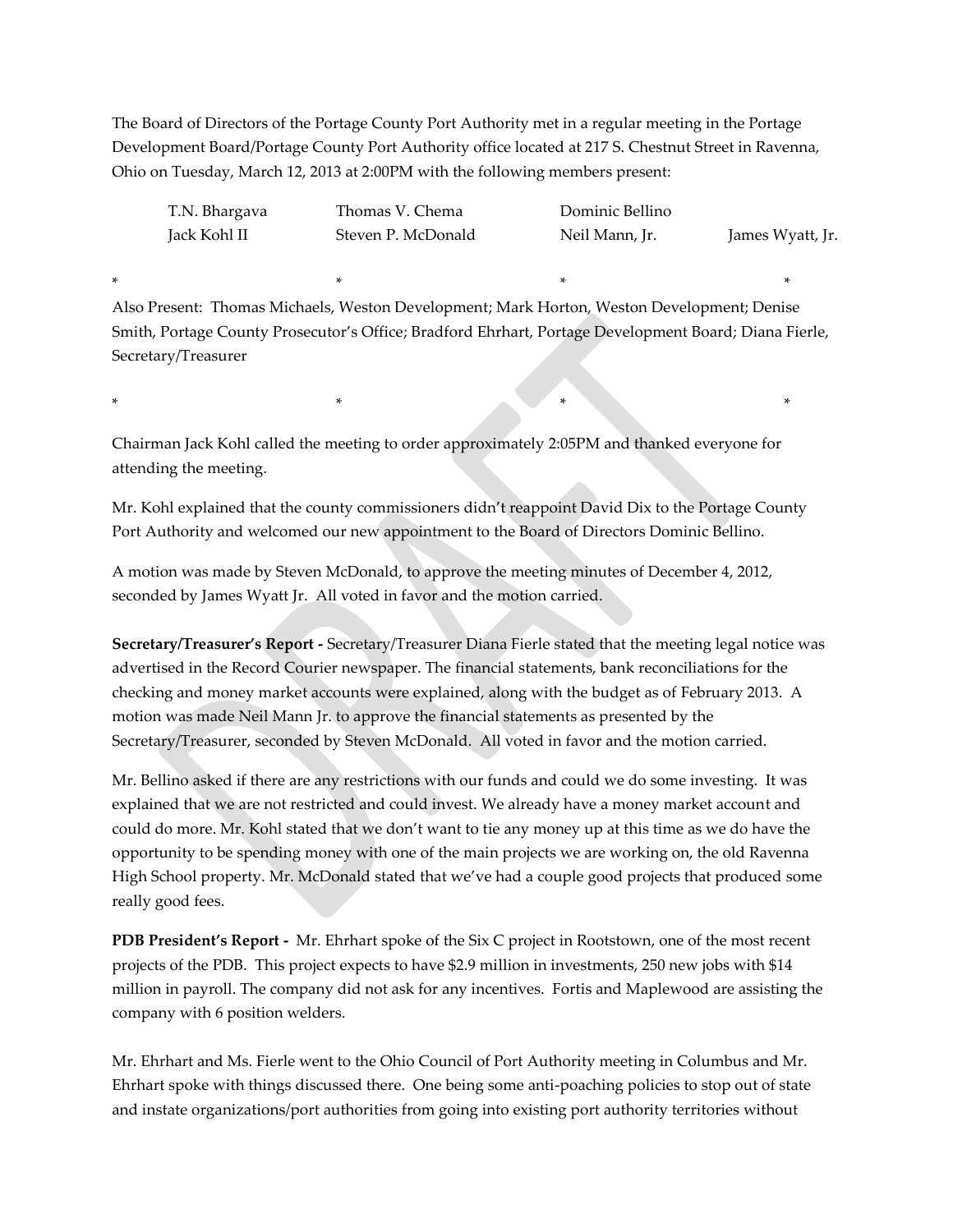permission.

Mr. Ehrhart explained some of the other projects that PDB is working on.

**Legal Counsel -** Ms. Smith didn't have any reports at this time.

**Discussion of Old Ravenna High School Project.** – Mr. Kohl explained the e-mail we received from Superintendent Honkala regarding the progress on the high school site. He stated the demolition crew has to be done and off site by June 7<sup>th</sup>. They still plan to plant grass in May.

\* \* \* \*

Mr. Horton and Mr. Michaels from Weston went on to explain the work that has been done with the Market Study and Feasibility Study. They discussed the meeting of the Focus Group and that education could actually be and anchor tenant for the property. Mr. Michaels toured three of the Stark State sites, Alliance, Barberton and Jackson Township (Canton). Mr. Horton also discussed other possibilities of the sites and that we might also have to acquire other properties to make this a possibility. Mr. Horton explained that Stark State and NEOMED have shown an interest in this project. Mr. Bellino asked if they visited any of the other schools. Mr. Horton explained that they haven't done that yet. Mr. Kohl stated that Stark State has done some kind of study for the area and is excited of the possibility of a downtown Ravenna site.

There was a lot more discussion regarding this project. Weston will continue to research and believe the education route is the best way to go as an anchor. It could also be collaboration/partnership concept of several schools as the Holden scenario. Mr. Kohl stated the market is going to dictate what we do. Mr. Bhargava asked if this is the route we want to take or do we want to do something more exciting for the town. Mr. Kohl stated that is why we did the Market Study. Mr. Mc Donald the students will generate a lot of income for the city.

Mr. McDonald asked if we look to acquire more property in the area. Mr. Kohl stated that will be discussed shortly.

Mr. Bhargava stated there is no entertainment or retail in the area. Do we need more education or technical education? Mr. Bellino stated we have the inventory for shops in the area. Didn't feel the demographics were there to more retail space.

Mr. Kohl stated there will be future meetings with the Focus Group and Stark State.

**Contract with Doug McGee & Associates -** In order to make this project work we may need to acquire property across the street from the school property. Mr. McGee would approach the owners with options to acquire the property before people find out about the project and the price goes up. Mr. Kohl explained the details of the proposal.